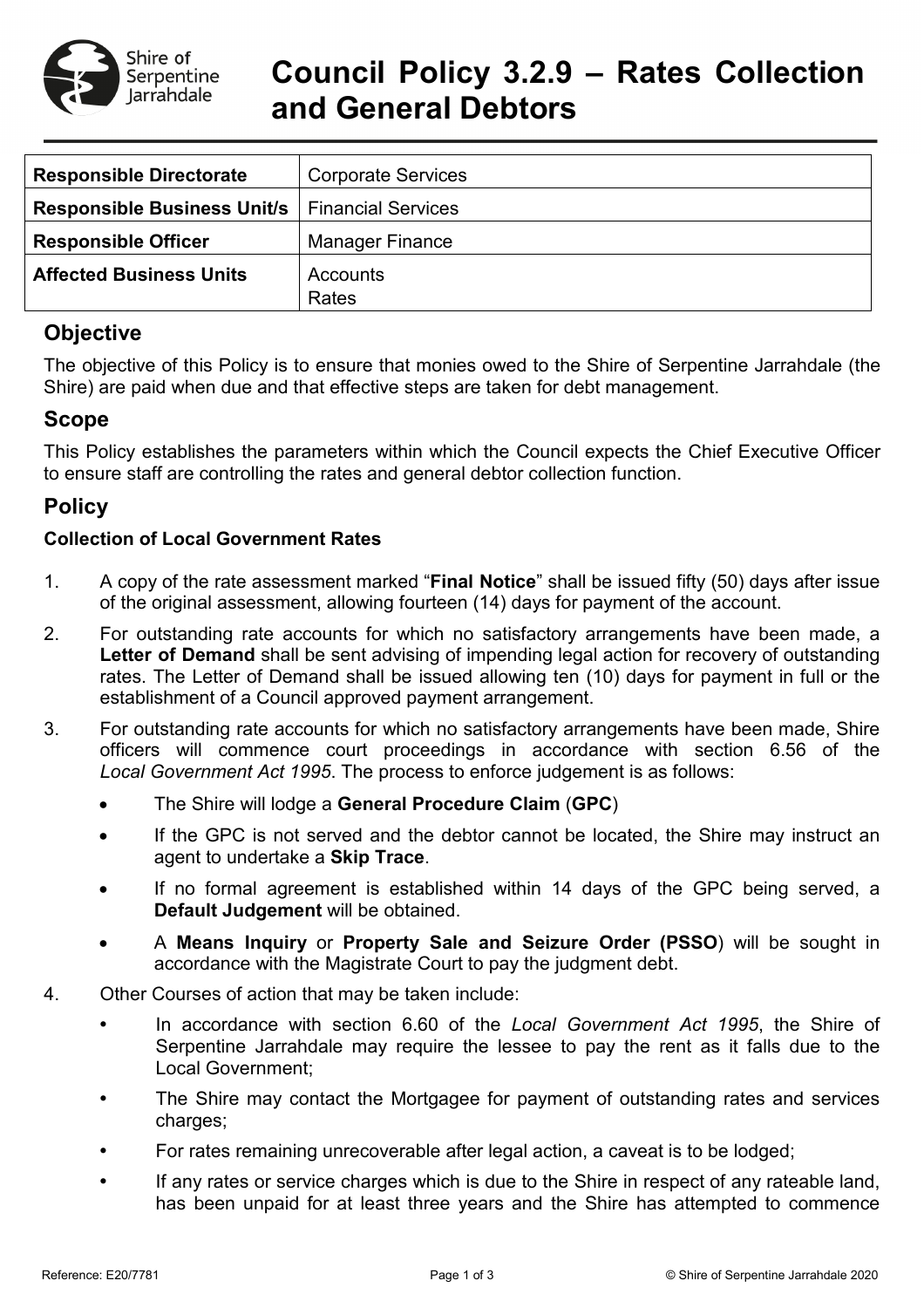

legal proceedings at least once within the period of three years prior to the exercise of the power of sale, the Council if it resolves, may take possession of the land and sell the land to recover the outstanding payment amounts.

#### **Sundry Debtors**

- 1. Whenever practical, pre-payment be sought for works, services and facilities. The estimated cost may form the basis of pre-payment.
- 2. In all other cases invoices shall be forwarded within seven (7) days of the debt being incurred.
- 3. If the account is outstanding beyond thirty (30) days, a reminder notice is forwarded requesting a payment within seven (7) days.
- 4. If the debt remains outstanding, a reasonable debt collection process is to be initiated.
- 5. A sundry debtor report shall be submitted monthly to the Council.

#### **Satisfactory Arrangements**

- 1. Where a ratepayer's circumstances do not suit the payment options under the Act a formal payment arrangement (via **Direct Debit**) may be entered into. Refer to Council's Payment Arrangement Application Form.
- 2. The formal payment arrangement is the only option available if the debtor cannot satisfy the payment options set out in the *Local Government Act 1995*.
- 3. All formal payment arrangement debts will need to be finalised before 30 June of the financial year. This can include any claim of financial hardship. Refer to Council Policy – Financial Hardship.
- 4. Where the ratepayer has defaulted three times or more from the Council approved payment arrangement, the Shire may proceed with legal action and not agree to enter into another payment arrangement.
- 5. Should a ratepayer choose to undertake instalments and then clear their account within the original due date, then administration and interest costs will be reversed. Should full payment be received after this date, no adjustment will be made to the costs.
- 6. For debtors with significant outstanding debts, where it is impractical to satisfy the entire debt by 30 June of the financial year, the Shire may accept a payment arrangement that will see the debt reduce over time, to be determined by Shire Officers.

## **Definitions**

Nil

### **Relevant Policies/Council Documents**

- Council Policy 3.2.13 Financial Hardship
- Register of Delegations and Authorisations